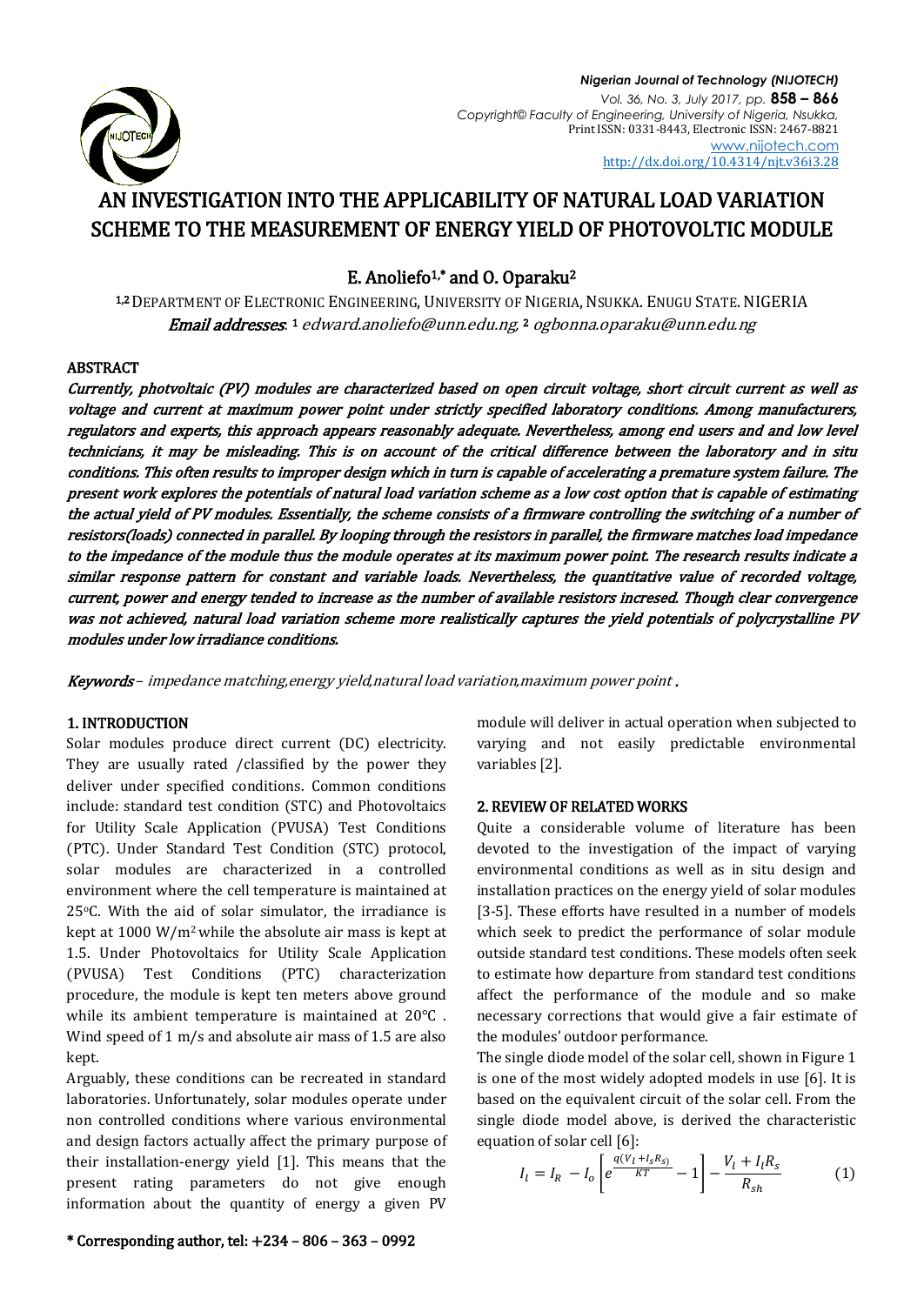From equation (1), it is obvious that junction temperature of the solar cell is a key performance parameter of the solar cell. Since it has inverse relationship with  $I_L$  it imparts negatively on the output current from solar cells. Manufacturers often supply the temperature coefficients of their modules where α, β and γ represent temperature coefficients of current, voltage and power respectively. Various research findings also indicate that the temperature coefficients also tend to vary with irradiance level [7] [8]. It is important, therefore, to take note of cell temperature while predicting yield of a PV module.



Figure 1: A single diode model of solar cell [6]



Figure 2: I-V curve showing temperature response of Solar cell [14]

Unfortunately, determination of cell junction temperature is often tedious. To ease the problem, the concept of Nominal Operating Cell Temperature(NOCT) was introduced. It is defined as the temperature reached by open circuited cells in a module when irradiance on cell surface is 800 W/m2, at an ambient temperature of 20°C. The wind velocity is also given as 1 m/s, while the module is expected to be mounted open back side at an angle of 45<sup>°</sup>. When the manufacturer gives the NOCT, the equation (2) is used to approximate the cell temperature, given the ambient temperature [9]:

$$
T_{cell} = T_{air} + (NOCT - 20) \times \frac{E}{80}
$$
 (2)

In (2) E is the irradiance at the given time. In applying equation (2), as well as other possible correlations [10] it is important to recognize the limitations imposed by the site specific nature of most of the correlations as already demonstrated by various researchers [11, 12].

## 2.1 From Standard Test Condition (STC) To Natural Environmental Condition (NEC)

At present the standard characterizing parameters supplied by PV module manufacturers include: the open circuit voltage ( $V_{\text{oc}}$ ), the short circuit current (  $I_{\text{sc}}$  ), the voltage, current and power at maximum power point ( $V_{\text{mpp}}$ , I<sub>mpp</sub> and P<sub>mpp</sub> respectively) under the STC. These parameters, though determined by other manufacturing variables are differently affected by temperature and other environmental variables. Researchers [13] have shown that the following relationship shown in equation (3) exists between  $\alpha$  and I<sub>sc</sub>

 $I_{\text{sc}(at any other temp)} = I_{\text{SC}(at STC)} (1 + \alpha \Delta T)$  (3) Similarly, the relationship shown in equation (4) exists between  $β$  and  $V_{OC}$ 

V<sub>OC (at any other temp)</sub> = V<sub>OC (at STC)</sub>(1 - β  $\Delta$ T) (4) For monocrystalline and polycrystalline both  $\alpha$  and  $\beta$ have negative coefficients hence while output current increases with temperature, Voc tends to decrease with temperature as shown in Figure 2 . A close look at Figure 2 shows that  $0.05\%$  increase in I<sub>sc</sub> occasioned by temperature is disproportionately counteracted by the 0.5% decrease in the Voc. Situations such as this offsets the projected power delivery of  $\mathbb{R}$  real life PV system. There is ,therefore, a need to translate from STC to Natural Environment Conditions(NEC).

Such translations involve careful study of how environmental variables affect the behavior of an ideal solar cell [15] [6]. They often lead to the development of equations. In the adaptation of these equations it is necessary to understand the specificity of some of the equations [16]. In such situations, site specific relations may be necessary.

#### 2.2 Energy Yield as a Characterizing Parameter

Though at present, solar PV modules are generally rated in terms of Voc, Isc, Vmp, Imp and Pmax, researchers are seeking other [17]. One of such methods is the use of energy yield as elucidated by the National Renewable Energy Laboratory(NREL) USA .NREL has shown that it is possible to find a concensus among various energy yield procedures under outdoor conditions and have developed energy yield calculators based on equation (5) [18] [19]):

$$
E = A \times r \times H \times PR
$$
 (5)

In (5), E is the Energy (kWh), A is the Total solar panel Area  $(m^2)$ , r is the solar panel yield given by the ratio of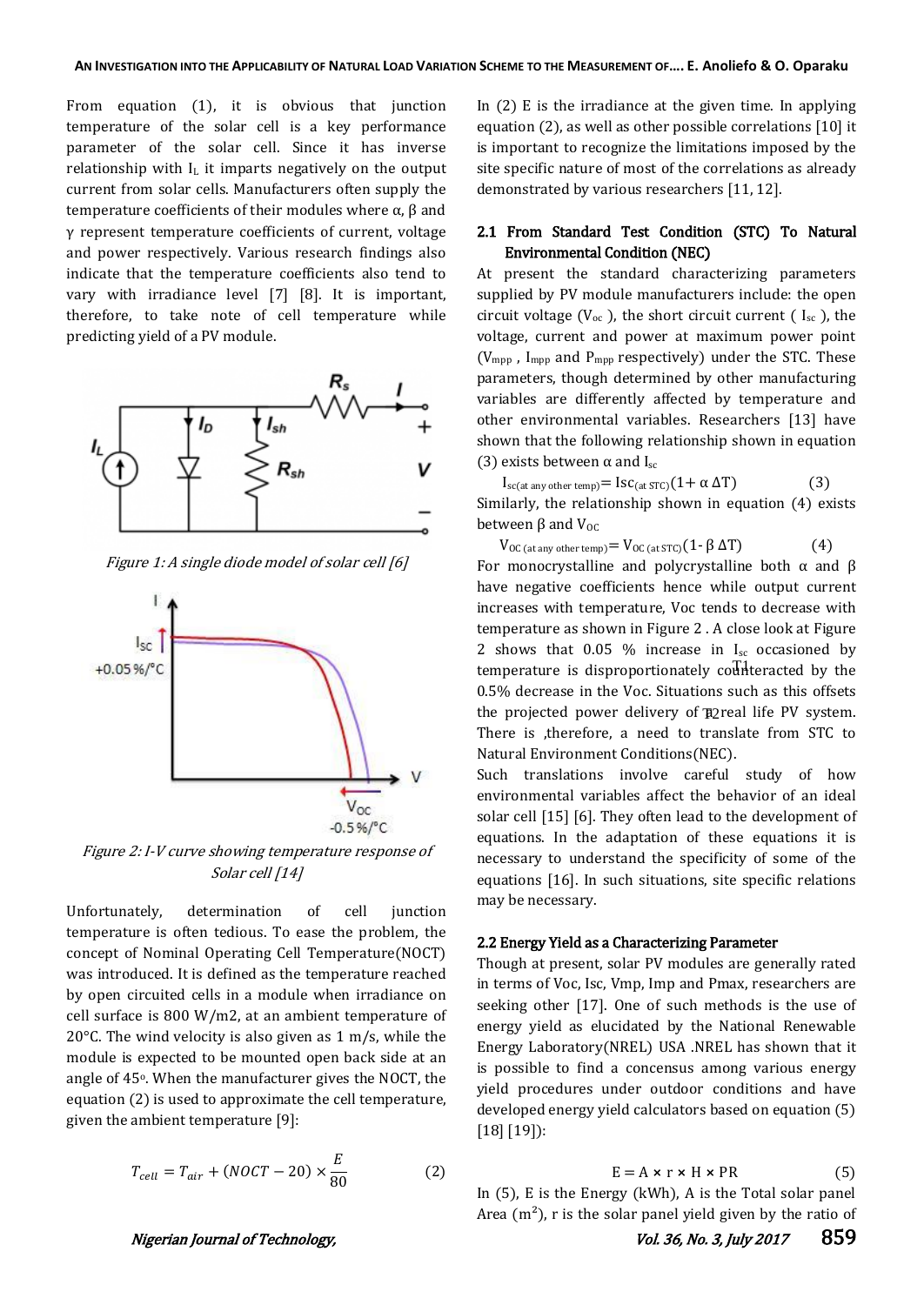maximum power in kW to the area in  $m^2$ , H is the annual average solar radiation on tilted panels (shadings not included) and PR is the performance ratio, coefficient for losses (range between 0.5 and 0.9, default value  $= 0.75$ ) The problem with this procedure is that it depends on a yearly average which may not reflect ever changing weather variables. Researchers have also attempted a physical model for estimation of daily Energy yield by using equation  $(6)$   $[20]$ .

$$
E = \sum_{t=0}^{24} P_{stc} \times \left\{ G(t) \times \frac{t}{1000} \right\}
$$
  
 
$$
\times \left\{ 1 + \% \frac{\gamma_{pmp}}{100} (T(t) - 25) \right\} \times f \, \text{dirt}
$$
  
 
$$
\times f \, \text{mm} \times f \, \text{cable} \times f \, \text{inv}
$$
 (6)

Where:  $F_{\text{dirt}} =$  correction factor in respect of dirt,  $F_{mm}$  = correction factor in respect of mismatch  $F_{\text{cable}} =$  correction factor in respect of cable losses  $F_{inv}$  = correction factor in respect of inverter  $\gamma_{Pmp}$  Temperature coefficient for P<sub>mp</sub> (%/°C)

Here there still exists the issue of STC rating, though standard translation procedures were introduced. Again average irradiance is replaced with sampled irradiance which represents some improvement but sampling time is yet high since instantaneous irradiance tend to change in seconds. Researchers [21] have also reviewed the use of Artificial Neural Method in the estimation of energy yield of solar PV and reported a successful fusion of physical and artificial neural methods in their work.

The International Electrotechnical Commission (IEC) developed energy rating standard IEC 61853 [22]. It provides guidelines on energy rating by calculating the energy yield on the basis of PV module characteristics and parameters, including irradiance, temperature, incident angle and spectral distribution. The calculations are performed using either given standard days or sitespecific measured data. In the evaluation of site-specific data, the effort required of measurement equipment is enormous. In particular, the direct beam radiation Gdir and the solar spectrum  $E(\lambda)$  have to be measured among many other parameters [23].

#### 2.3 The Load Variation Approach

A clear conclusion arising from the review of several works already cited is that the yield of solar modules is affected by so many factors some of which are site specific. Earlier works have sought to characterize and factor in these variables in an effort to make fairly accurate global projection on the yield of solar modules. While these efforts may be quite useful to experts imbued with sophisticated measuring instrument, they do not sufficiently equip the low end technicians and owners of PV modules with a fairly simple method of determining the energy yield potentials of their module. Existing characterization of PV module often capture performance at maximum power point. The standard characterization procedure often involve expensive laboratories and complex measuring instruments. Accordingly, researchers in the less developed world often resort to using single resistive load to study the dynamic response of PV module to irradiance and other environmental variables. This can lead to a misreading of the power and yield of a given PV module. This erroneous methodology has led researchers to arrive at misleading conclusions such as [24] which indicated the non viability of PV modules as a serious source of power in south eastern Nigeria. The natural load variation scheme being proposed is , simply put, an impedance matching algorithm that dynamically seeks to match load impedance to the dynamic impedance developed along the IV curve of the PV module in response to changes in irradiance and other significant environmental variables. The basic goal is to get the module to operate around its maximum power point. As evident from the nature of the flowchart, shown in Figure 3, the process is an endless loop. It continues until it is forcefully stopped. At start up, an Arduino based firmware gradually switch an N array of resistors arranged in parallel from  $R=1$  to  $R=N$ (thus changing the effective value of the total resistance seen). At each instance, the voltage , current and power are read out and stored by the microcontroller. The firmware contains a sub routine which loops through all the calculated power for different values of current and voltage as different numbers of resistors are switched on. The minimum calculated power calculated in the course of loop becomes Pmin. The maximum value becomes the Pmax. Pmax is subsequently chosen as the reference. Meanwhile the microcontroller keeps reading the voltage and current at the maximum power point. The power gotten at this point is described as the instantaneous power (Pinst). The moment the instantaneous power records a 10% deviation from the chosen maximum power point, the system automatically finds the new N number of resistors that would ensure maximum power transfer from the panel.

#### 3. METHODOLOGY

For the purpose of demonstrating the effect of varying the number of resistors in the natural load variation scheme, an experiment was conducted using Arduino mega (a microcontroller),three 30W PV modules, a number of choke resistors and TIP 31. The set up is shown in Figure 4.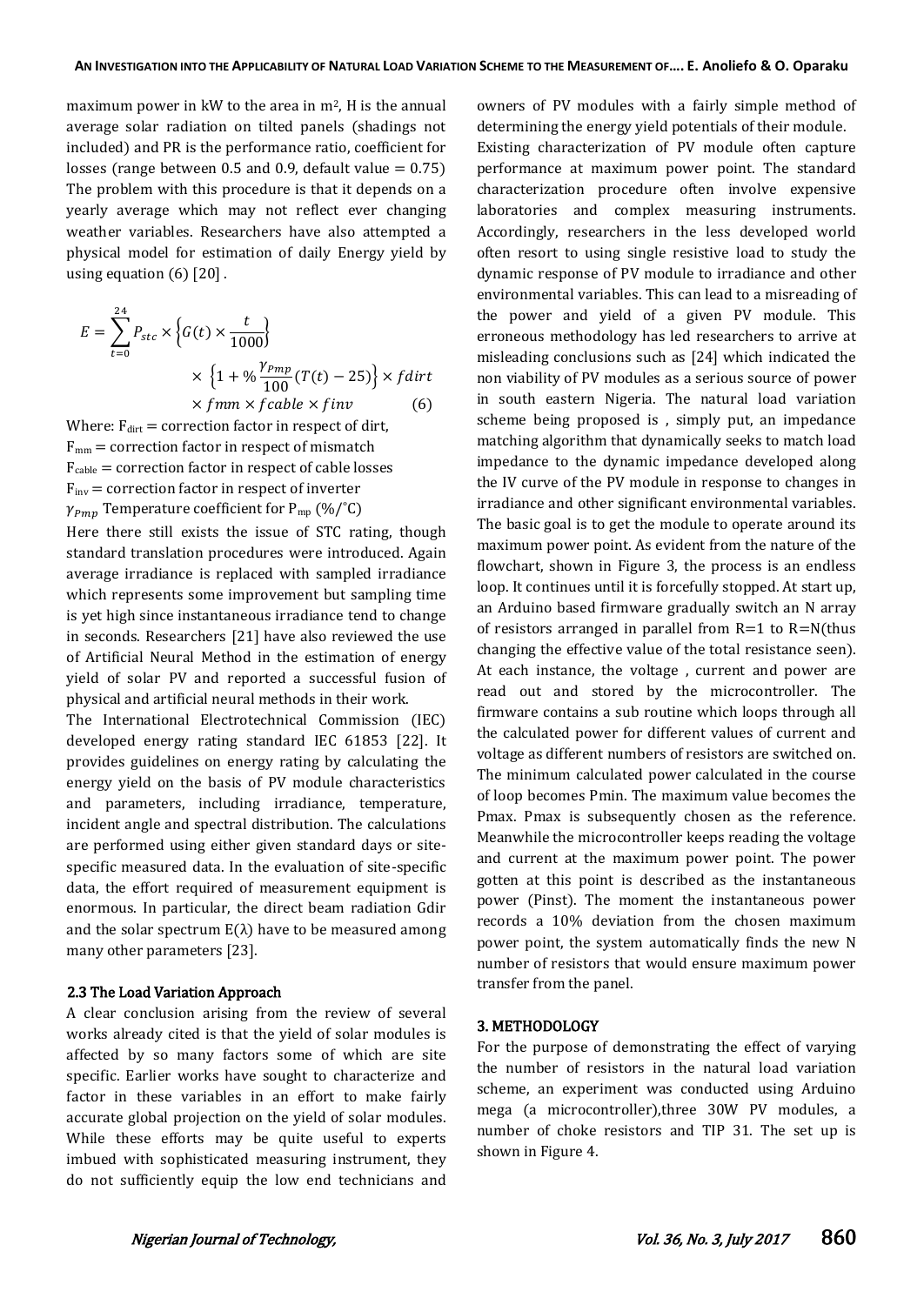

Figure 3: Process flowchart for switching load

Prior to the experiment, the optimal load resistance of the modules, at rated maximum power point, was determined from the rated current and voltage at maximum power point using Ohm's law- R=V/I.

The current at maximum power point is given as 1.71A while the voltage at maximum power point is given as 17.5V, hence load resistance at rated maximum power point is calculated to be 10.23 Ω). This serves as the low end optimal resistance ie the dynamic module resistance when an irradiance of 1000W/m<sup>2</sup> falls on the module when the cell temperature is 25°C. The high end would ideally exist during open circuit when R is infinite



Figure 4: The experimental set up

. Practically, however, in view of rating and use of the module under consideration, it is convenient to assume that the when the output current from the module is  $0.1Ω$ , the output voltage is virtually equal to the rated open circuit voltage 22.5 V. Accordingly the dynamic module resistance at the point would, in accordance with Ohm's law, be 225  $Ω$ . The optimal number(N) of resistors should be such as would allow a natural variation between 225  $Ω$  and 10.3  $Ω$ .

To achieve this, a number of parallel resistors needed to be placed in parallel so that as the need arises an N number of resistors would be switched. To find a general a reference was made to the traditionally formula for calculating the equivalent resistance of resistors in parallel. Assuming a case of four resistors in parallel

$$
\frac{1}{R_{eq}} = \frac{1}{R_1} + \frac{1}{R_2} + \frac{1}{R_3} + \frac{1}{R_4}
$$
 (7)

This can be rearranged such that

$$
\frac{1}{R_{eq}} = \frac{R_2 R_3 R_4 + R_1 R_3 R_4 + R_1 R_2 R_4 + R_1 R_2 R_3}{R_1 R_2 R_3 R_4} \tag{8}
$$

This is also equivalent

$$
Req = \frac{R_1 R_2 R_3 R_4}{R_2 R_3 R_4 + R_1 R_3 R_4 + R_1 R_2 R_4 + R_1 R_2 R_3}
$$
(9)

If  $R_1 = R_2 = R = R_4$  equation 8 could easily transform into

$$
Req = \frac{R^4}{R^3 + R^3 + R^3 + R^3} \tag{10}
$$

Nigerian Journal of Technology, No. 36, No. 3, July 2017 861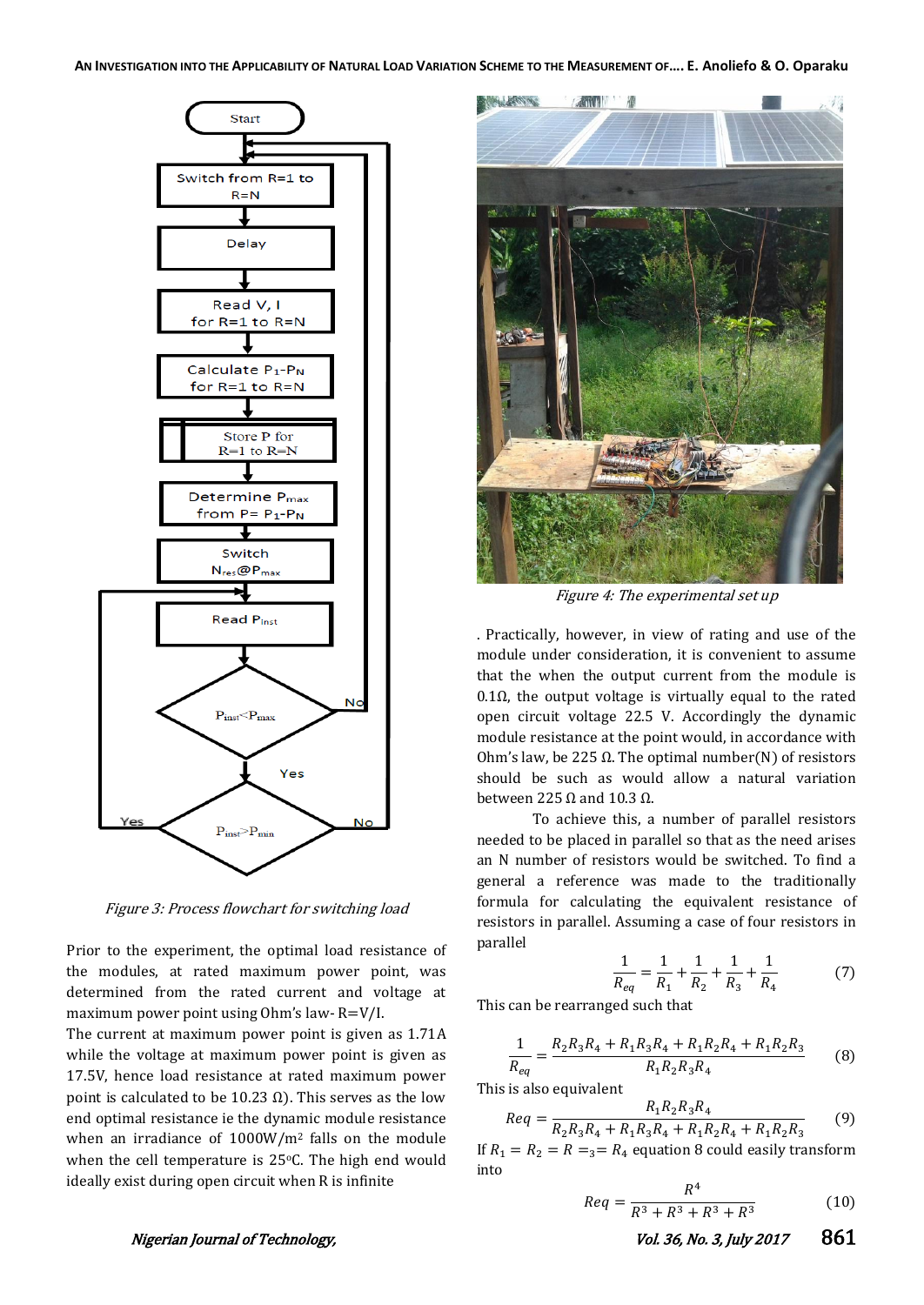Generalized, equation (9) , could easily become

$$
Req = \frac{R^N}{NR^{(N-1)}}\tag{11}
$$

It can also be further simplified into:

$$
Req = \frac{R}{N} \tag{12}
$$

Applying the low end and high end and high end optima to equation 12

$$
N = \frac{Req}{R}
$$
 (13)

Plugging into the equation, optimal  $N=\frac{2}{1}$  $\frac{223}{10.3} \approx 22.$ 

To determine the power rating of the individual resistors used, it was noted that following simple application of Ohm's law, maximum current will flow when the entire N resistors in parallel are on. For the purposes of simplification, it was necessary to assume that all the resistances were in fact identical and that current was evenly shared among them. The maximum current roughly corresponds to the maximum rated current the given module would deliver. The minimum power ratings of the individual resistors were determined theoretically using the following relations:

$$
P_{diss} = I_{max}^2 \times R \tag{14}
$$

In (14),  $I_{max} = I_{mp}/N$ . The calculated results are shown in Table 1. Since the calculated power represents the minimum, higher values were used for the experiment as also shown in Table 1.

Table 1: List of resistors used

| N  | R <sub>calculated</sub> | Ravailable   | P <sub>calculated</sub> | $P_{used}$      |
|----|-------------------------|--------------|-------------------------|-----------------|
|    | $10.3\Omega$            | $10 \Omega$  | 30.625W                 | 40W             |
| 4  | $40\ \Omega$            | $39\Omega$   | 7.31W                   | 10 <sub>W</sub> |
| 12 | $120 \Omega$            | $120 \Omega$ | 2.4W                    | 5W              |
| 22 | $220 \Omega$            | $220 \Omega$ | 1.33W                   | 5W              |
| 27 | $270 \Omega$            | $270 \Omega$ | 1.08W                   | 5W              |

To provide the natural load variation, a certain number (N) of resistors were placed in parallel. An Arduino based firmware was developed. The development of the firmware was modularized. At start up, the check\_Mpower function is called up to switch different number of resistors by looping from  $R=1$  to  $R=N$ . It then chooses an R value that delivers the maximum power for a given irradiance, temperature and other relevant variables. The *turn on load* function switches the appropriate number of resistors. This process is repeated whenever there is a 10% variation in recorded power. To achieve this, *check\_Instpower* function regularly monitors instantaneous power generated as a result of variations in weather condition.

A datalogging function was also developed. Two files were created and regularly updated after every two

minutes. One file recorded the switching behavior while the other one recorded voltage, current , power and yield. In either case, common statistical methods were used to generate mean and standard deviation.

#### 3.2 Measurements And Error Analysis

A simple voltage divider rule was applied for voltage measurement. To meet the requirement for high input impedance in voltage measurement, 1 MΩ and 10 MΩ resistors were used to form the voltage divider. This enables a voltage of up to 40V to be safely measured on a 5V microcontroller. The rated tolerance of the resistor was 10%. To compensate for this, the multiplication factor was individually determined by calibration against Fluke 117 true rms multimeter. The *analogRead()* of the Arduino microcontroller can introduce random error of up to 5%. To reduce this error, a function that performed statistical analysis was introduced. The mean of fifty readings was used for energy calculation and the standard deviation of the readings recorded. An extraordinarily high standard deviation was regarded as indicative of serious error hence such readings were discarded.

#### 3.3 Energy Yield Calculation

To calculate the energy yield of a given PV module, the current and voltage measurement procedure described above were used to generate voltage and current values which were multiplied to generate power. On account of the constantly changing values of voltage and current, the energy yield at a given time was calculated by multiplying power by the elapsed time. A process of continuous addition was then used to determine the total energy yield.

### 4. RESULT AND DISCUSSION

Under a sustained low irradiance level, systems with N>1 progressively tended to generate comparatively higher power as shown in figure 7. Under a sustained high irradiance level, the systems tended to perform equally except for slight variations attributable to differences in the value of total resistance as seen by the system. Resistances slightly lower than the calculated resistance at the rated maximum power point tended to generate higher power. Under situations of high swing in irradiance values, the system with N=4 tended to respond faster and attain stability and was better at making an optimal choice of N. The system with  $N=15$ took longer time to settle under such situations. The result is often wrong choice of optimal N which empirical evidence show negatively affected the power generated. This is because accurate choice of N was necessary for current calculation of current.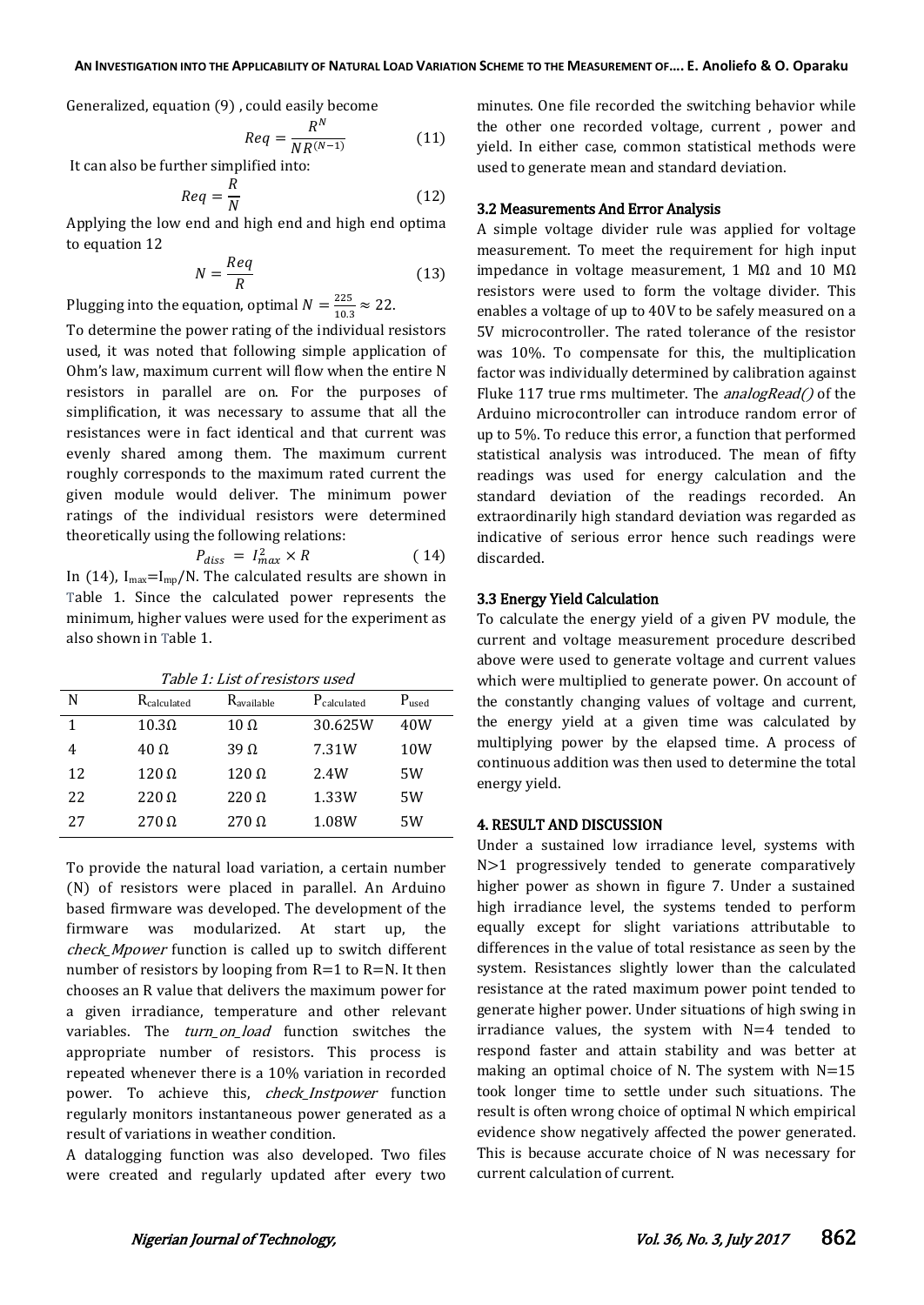

Figure 6: Graph of current against time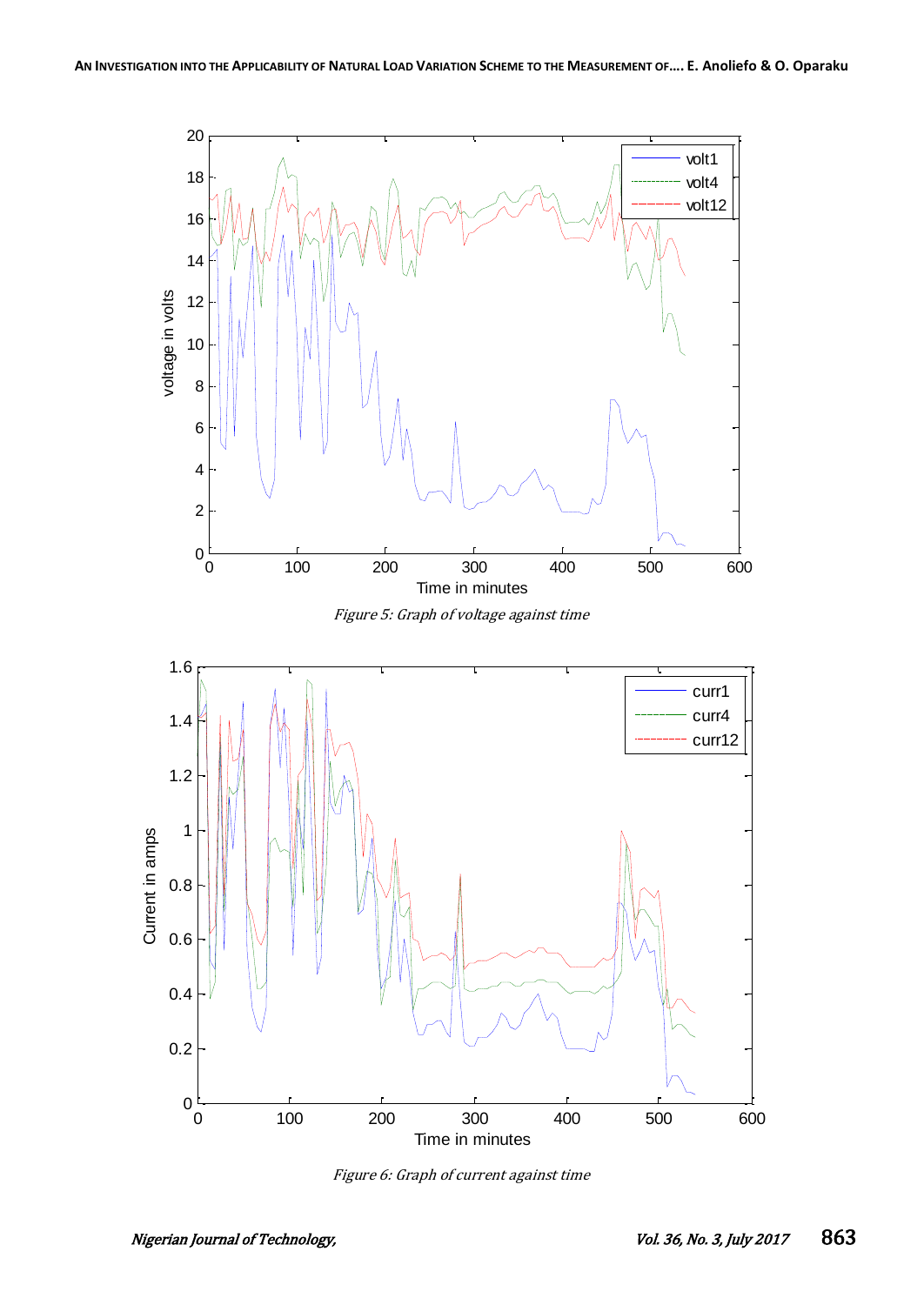

Figure 7: Graph of power against time



Figure 8: Graph of energy against time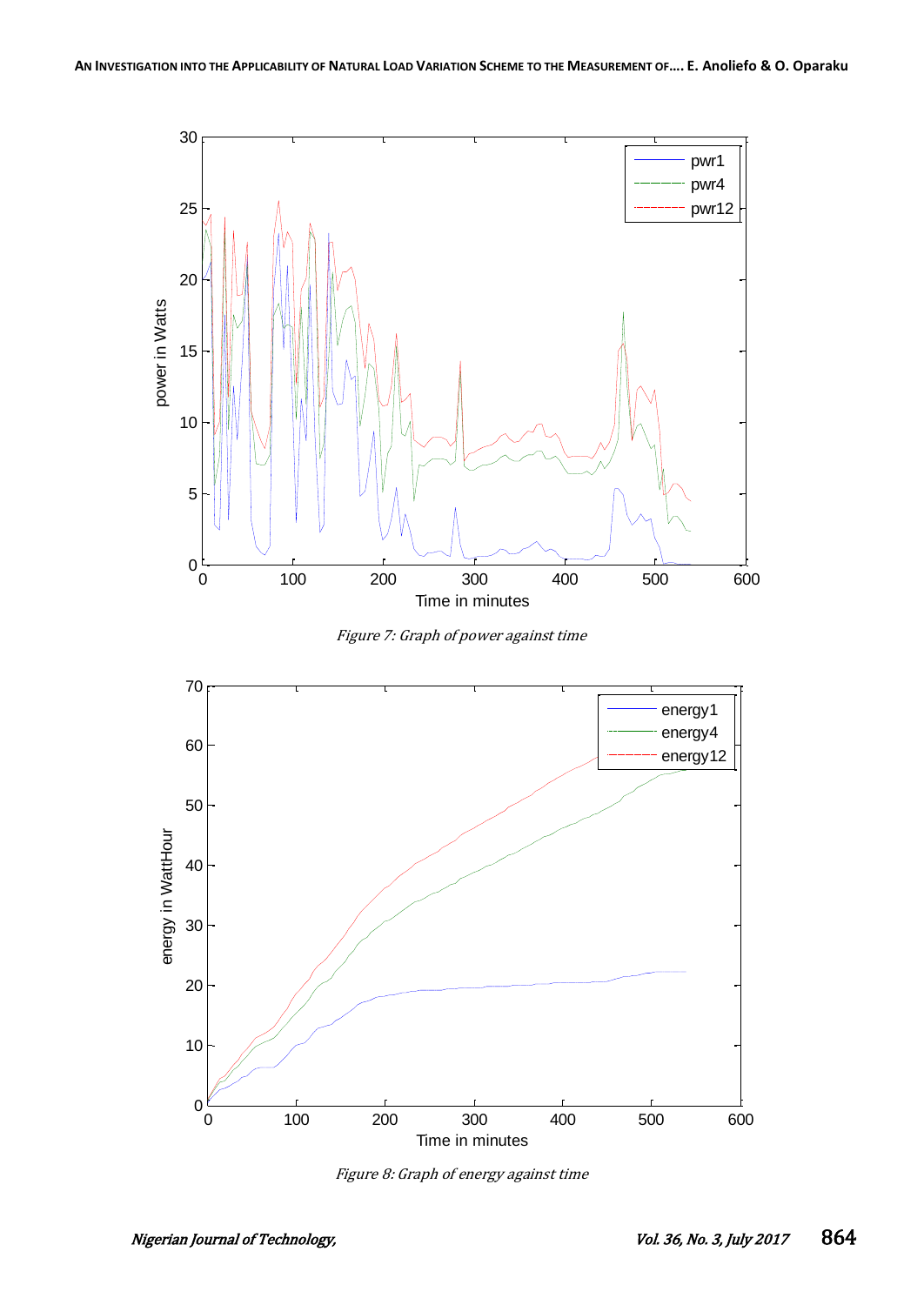This finding is in agreement with recent research findings [25 – 28] on dependence of shunt and series resistance on irradiance at low irradiance levels. The authors demonstrate that at low irradiance shunt resistance tended to increase with decrease in irradiance while series resistance tended to decrease with decrease in irradiance. The curve is shown to be an inverse of I-V curve. Hence series resistance can be roughly determined by calculating the inverse of the slope of the I-V curve at the open circuit voltage and the shunt resistance from the inverse of the slope of the I-V curve at the short circuit condition V=0. Maroor Ahmed [29] in his analysis based on the five parameter single diode showed that while the fill factor varied inversely with series resistance, its relationship with shunt resistance is an inverse of the characteristic I-V curve.

## 5. CONCLUSIONS

The load variation approach provided better way of studying the outdoor performance of a PV module. This is because it provides a dynamic impedance matching between load and PV in the course of the dynamic interplay of the various environmental and design factors that are known to affect the yield of the PV module. As the number of N increased, there was the graph power against time tended to converge. Final convergence was not recorded. Hence the system may not, on its own, provide an absolutely correct measure of energy yield. A study is ongoing to discover a correcting equation that would enable an absolutely correct measurement when R number of resistors is used. Meanwhile, natural load approach would enable outdoor measurement of PV module under any environmental condition. The observed limitation on its usefulness in absolute measurement of energy yield may be compensated via a comparative approach. Under this approach, the yield of a properly characterized module may be compared to that of another module whose characterization status is questionable. In this way the advantage of load variation approach would be used while its shortfall would be avoided.

### 6. ACKNOWLEDGEMENT

The authors wish to acknowledge the contribution of Chinedu Mama and Chrisantus Obinna Nnamani in the course of experiment and documentation of this work.

### 7. REFERENCES

[1] Endecon Engineering, "A Guide TO Photovoltaic (PV) System Design and Installation," California Energy Commission Energy Technology Development Division, California, 2001.

- [2] Bucher K., "Leading to a true module rating of energy and power by analysis of module power loss mechanisms.," Proceedings os the 13th European Photovoltaic Solar Energy Conference, pp. 2097- 2103, 1995.
- [3] Arash Sayyah and Mark, N, "Energy yield loss caused by deposition on photovoltaic panels," Solar Energy, no. 107, pp. 576-604, 2014.
- [4] Mekhilef S. Saidur Rahman, Kamalisarvestani.M. , "Effect of dust humidity and air velocity on efficiency of photovoltaic cells," Renewable and sustainable energy reviews, no. 16, pp. 2920-2925, 2012.
- [5] Bing Guo , Javed W, Figgis B.W, "Effects of dust and weather conditions on photovoltaic performance in Doha, Qatar," in Smart Grid and Renewable Energy (SGRE), Doha Qatar, March 2015.
- [6] Green M.A. , Solar Cells, New Jersey: Englewood Cliffs, 1982.
- [7] Dash P .K, and N C Gupta, "Variation of Temperature Coefficient of Different Technology Photovoltaic Modules with respect to Irradiance," International Journal of Current Engineering and Technology, vol. 5, no. 1, p. 2347 – 5161, 2015.
- [8] Virtuani A. Pavanello.D, Friesen. G, "overview of temperature coefficients of different thin film photovoltaic technologies," in 5th World Conference on Photovoltaic Energy Conversion, Valencia, Spain, 2010.
- [9] Garcia, M. C. A. "Estimation ofphotovoltaic module yearly temperature and performance based on Nominal Operation Cell Temperature calculations," Renewable Energy 29 , vol. 29, pp. 1997-2010, 2004.
- [10] Skoplaki, E. Palyvos J.A., "Operating temperature of photovoltaic modules:A survey of pertinent correlations," Renewable Energy, vol. 34, p. 23–29, 2009.
- [11] Mondol, Jayanta Deb, Yohanis, Yigsaw , Norton, "Comparison of measured and predicted long term performance of grid a connected photovoltaic system," Energy Conversion and Management, vol. 48, no. 4, pp. 1065-1080, 2006.
- [12] Ugwuoke, P.E., Ezema, F.I. and Okeke, C.E., "Performance Assessment of Polycrystalline Silicon PV Modules in Low Latitude Region as A Function of Temperature," International Journal of Applied Science and Technology, vol. 2, no. 3, pp. 295-301, 2012.
- [13] Nnadi D.B.N, "Environmental/Climatic Effect On Stand-Alone Solar Energy Supply Performance For Sustainable Energy," Nigerian Journal of Technology, vol. 31, no. 1, pp. 79-88., 2012.